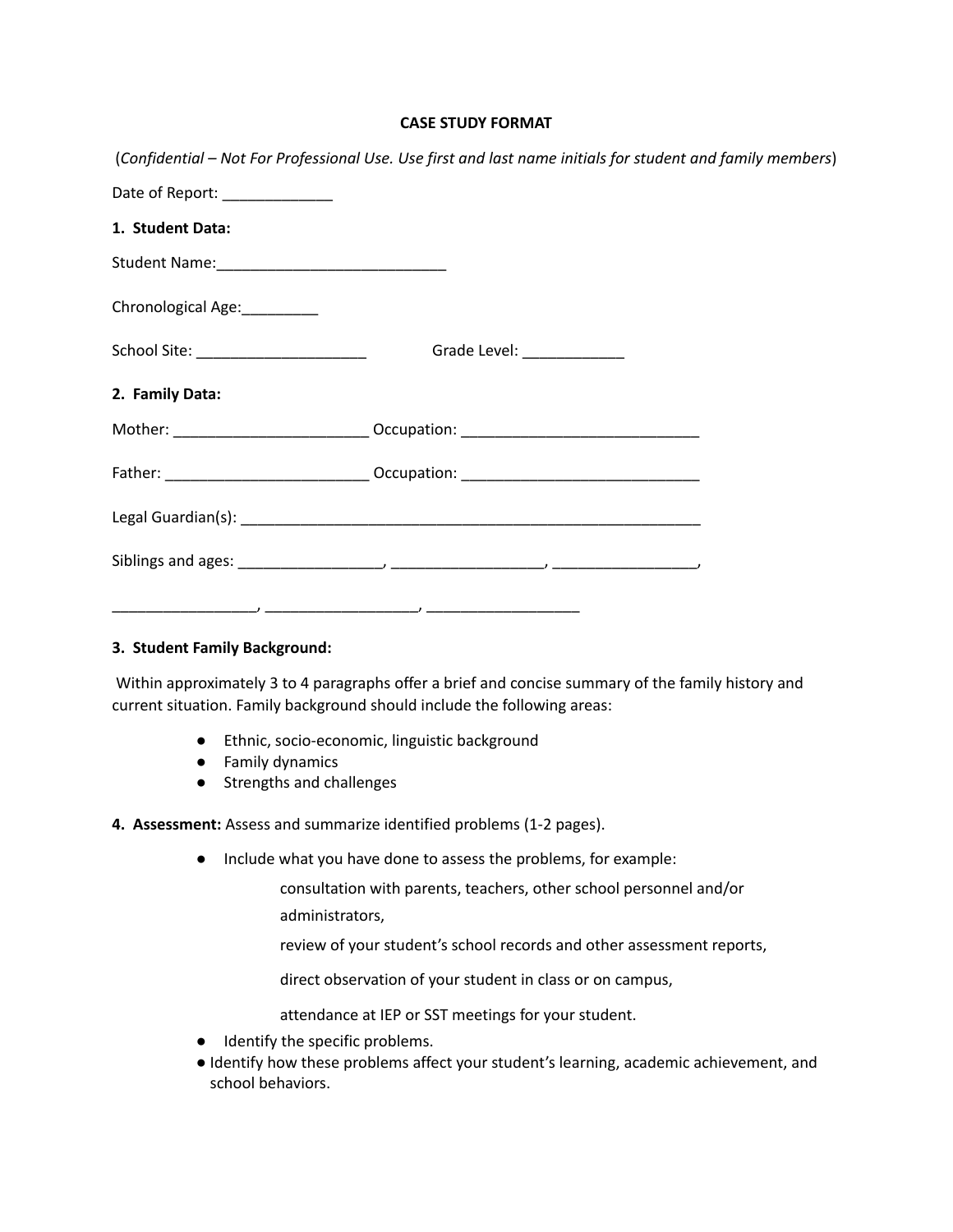● Identify your student's interest and strengths and things that can motivate your student's learning.

## **5. Create an annual student outcome goal plan (adapted from ASCA):**

Based on #1-4 information above, create a goal plan using this form.

Identify outcome data (achievement, attendance or discipline) that serves as basis for goal:

| By   | <b>End Date</b>                                                                                                                       |                         |                      |    |             |
|------|---------------------------------------------------------------------------------------------------------------------------------------|-------------------------|----------------------|----|-------------|
| will | (increase/decrease something related to achievement, attendance or discipline)                                                        | <b>Targeted Student</b> |                      |    |             |
| by   | Measure of change                                                                                                                     | from                    | <b>Baseline</b> data | To | Target data |
|      | <b>Supplemental Data:</b><br>Check with stakeholders (parents, teachers, student, administrators, etc.), to identify possible factors |                         |                      |    |             |

contributing to this problem/issue.

#### **Mindsets & Behavior Data:**

Identify one–two ASCA Mindsets & Behaviors most relevant for this targeted student and goal:

<https://www.schoolcounselor.org/asca/media/asca/home/MindsetsBehaviors.pdf>

## *M&B# Mindsets & Behaviors Statement*

Based on the selected ASCA Mindsets & Behaviors, write one–two learning objectives/competencies student need to learn.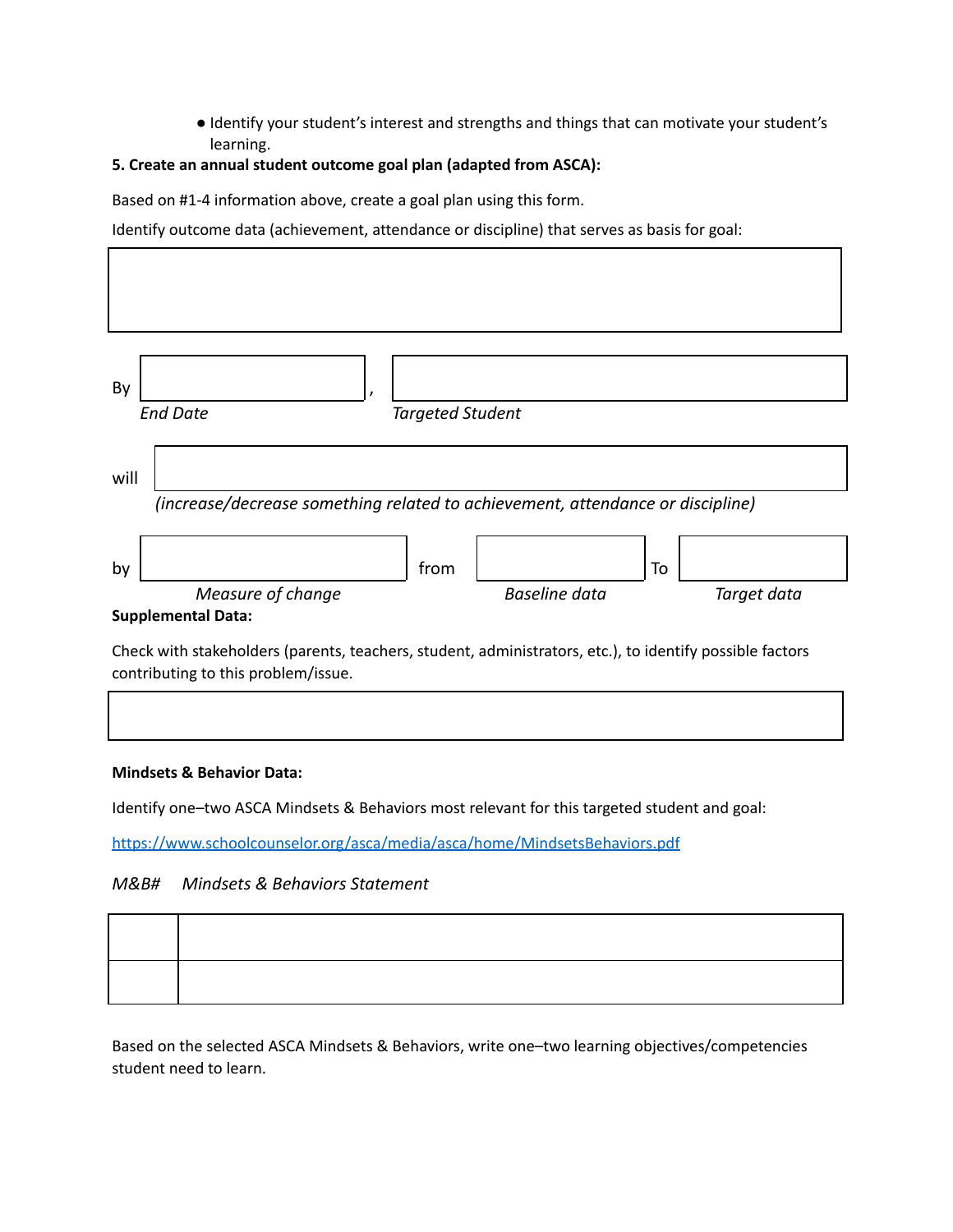# Student will

### Student will

# **Possible Activities/Strategies/Interventions by School Counselor (you)**

## **Pre-/Post-Assessment:**

Convert the learning objectives/competencies to a Likert-scale measure and/or brief answer assessment that you will use with student to assess progress.

| Rarely | <b>Sometimes</b> | Most of the time | Almost All the time |
|--------|------------------|------------------|---------------------|

| <b>Statement</b>       | <b>Scale</b>                |
|------------------------|-----------------------------|
|                        | $1 \quad 2 \quad 3 \quad 4$ |
|                        | $1 \quad 2 \quad 3 \quad 4$ |
|                        | $1 \quad 2 \quad 3 \quad 4$ |
|                        | $1 \quad 2 \quad 3 \quad 4$ |
| Brief answer question: |                             |
| Brief answer question: |                             |